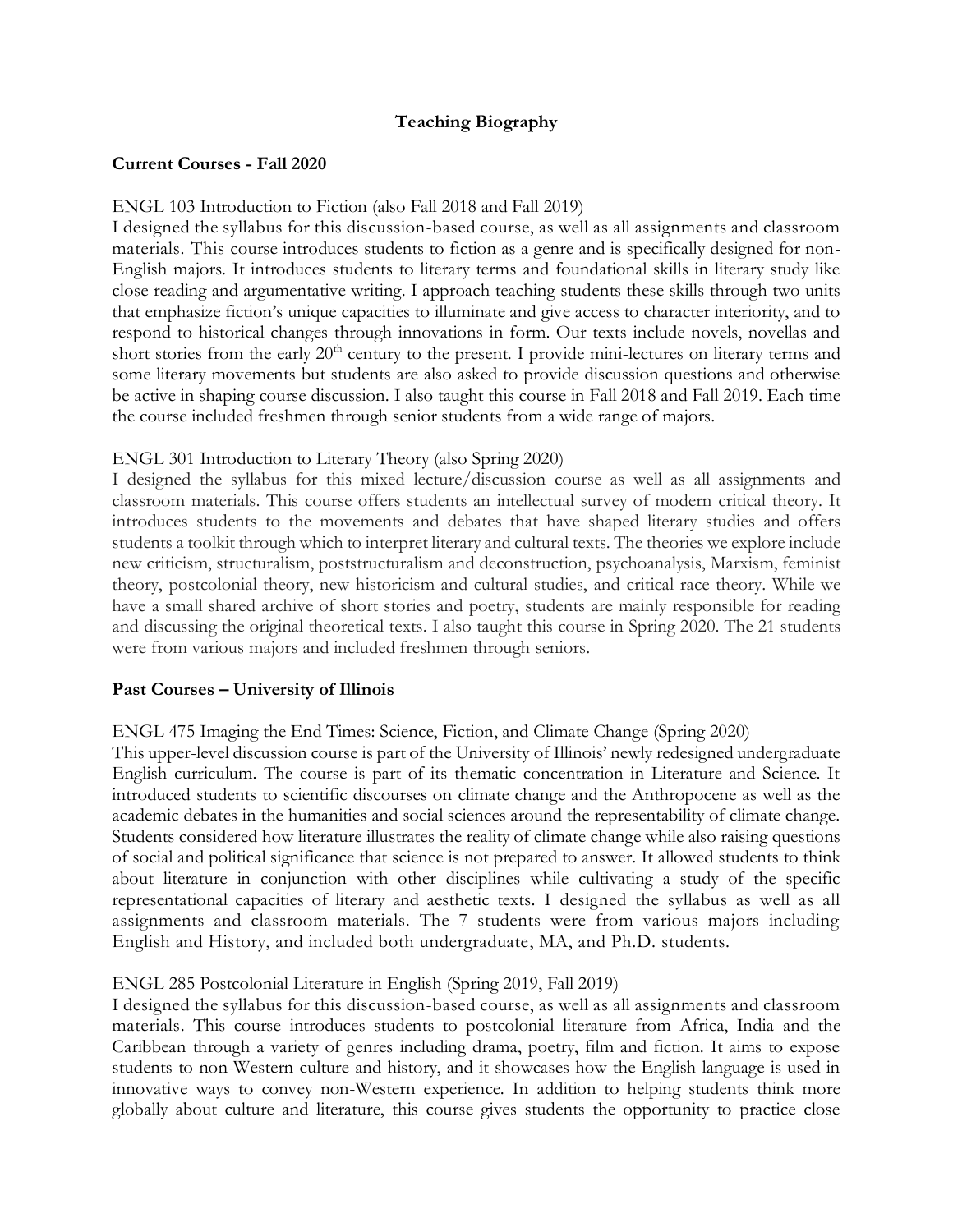reading and argumentative writing. Each version of this course has included students from a range of majors and freshman through senior students.

ENGL 300 Postcolonial Novels: The Country and the City (Spring 2019) I designed the syllabus for this advanced composition course, as well as all assignments and classroom materials. This course emphasized honing majors' argumentative writing skills, introducing them to reading literary criticism and theory, and introducing them to independent research methods. This class also offered students some exposure to postcolonial literature and theory, which most had not encountered previously in the major. While thematically we were concerned with the postcolonial nation state and the global city, this class emphasized preparing students for research and eventually a senior thesis. Students practiced reading literary criticism, led class discussion on the fictional and critical readings, and created an archive of intellectual questions that they used to choose their own final research paper topics. Shorter essays during the semester were peer reviewed and students were required to revise their papers before submitting them for a final grade. In addition, students learned to write an annotated bibliography on their topic of choice and completed a final research paper of 7-10 pages. All 19 students were English majors.

ENGL 261 Genres of Living on a Damaged Planet: From Nature/Culture to Naturecultures (Fall 2018)

I designed the syllabus for this discussion-based course, as well as all assignments and classroom materials. This course was taught as a 'second half semester' option, which ran in an intensified, 6 hours-a-week format for 8 weeks in contrast to the usual 16-week span of full semester courses. In addition to introducing students to common genres of environmental writing like wilderness, pastoral, apocalypse, sublime and slow violence, it exposed students to genre criticism and ecocriticism. Our texts included poetry, film, and novels. Students had the opportunity to lead discussion and completed a project about local toxicity in their everyday environments. The course's 17 students were from a variety of majors and included lower and upperclassmen.

# **Past Courses – University of Chicago**

ENGL/CRES 21101 Introduction to Postcolonial Literature and Theory, Instructor

This was a self-designed, discussion-based course I offered through the English department and crosslisted in the program on Comparative Race and Ethnic Studies. The course was designed around three themes: violence and knowledge, nationalism, and hybridity/diaspora that followed the general development of theoretical concerns within postcolonial literary studies. I organized the class thematically in order to give students a sense of the development of the field but also comparative analytical frameworks; it was often the case that one text could have fit into multiple thematic frames, and so my class encouraged students to think about how formal and thematic concerns circulated across the course's texts. Though this was an introductory class, it was also a subfield specialization, and I therefore expected students to be prepared to read theoretical texts alongside fiction. One of my primary goals was to teach students to read and understand complex theoretical arguments while not "applying" theoretical insights to the literary texts paired with them. The course also offered students ample opportunity to practice independent thinking through individually curated discussion board posts and a final paper of their choice. My class of 17 students included students from all years but with a majority of upper level English majors.

GNSE/CHDV 11001 Problems in the Study of Gender and Sexuality: Love and Borders Co-Instructor